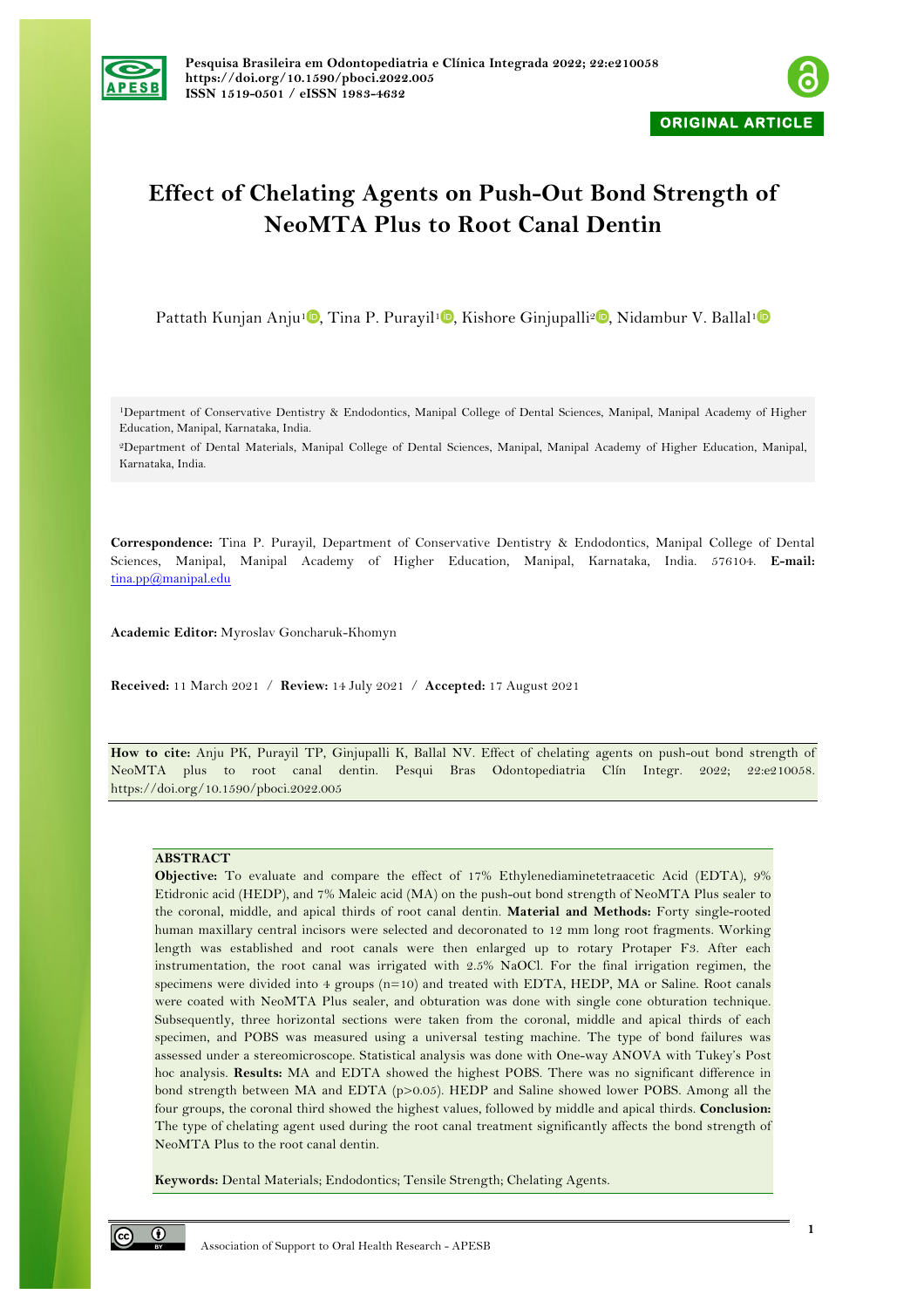## **Introduction**

Mineral trioxide aggregate (MTA), a tricalcium silicate-based cement, is most widely used as a root canal sealer due to its desirable properties such as biocompatibility, bioactivity, hydrophilicity, radiopacity, good sealing ability, and low solubility  $\lceil 1 \rceil$ . Upon placement, the calcium oxide in the material converts to calcium hydroxide in the presence of moisture leading to a high pH microenvironment that provides a favourable antibacterial effect [2,3]. However, shorter working and longer setting times, less flowability, tooth discoloration are its clinical limitations  $[4,5]$ . Newer materials are constantly being developed to address these shortcomings of the materials. Recently, NeoMTA Plus sealer (Avalon Biomed Inc. Bradenton, FL, USA) containing tantalite as radiopacifier instead of bismuth oxide was developed [2]. The use of tantalite reduces tooth discoloration. It also exhibits better handling properties and superior resistance to dislodgement forces. It is reported to have superior push-out bond strength (POBS) compared to Biodentine and ProRoot MTA [6]. Further, it is reported to have a higher calcium phosphate ratio, fast setting, higher crystallinity, and bioactivity compared to MTA Angelus [7].

The outcome of root canal therapy is determined by the quality of instrumentation, irrigation, disinfection and 3D filling. It is reported that after biomechanical preparation of the root canal utilizing manual or rotary instruments, a smear layer is created that covers the dentinal tubules [8]. A study by White et al. [9] concluded that smear layer can compromise the seal of obturating materials since they inhibit sealer adhesion with the dentinal tubules. Chelating agents assist in smear layer removal, improve the chemomechanical debridement, and expose an enormous number of dentinal tubules, bringing about increased contact area amongst the sealer and root canal dentin  $\lceil 10 \rceil$ . The efficacy of chelating agents on the smear layer removal and its subsequent effect on the bond strength of root canal sealer vary significantly depending on the type, constituents and concentration of the chelating agent [11,12]. Ever since its introduction by Nygaard-Ostby in 1957, Ethylenediaminetetraacetic Acid (EDTA) has been the most commonly used chelating agent in endodontics. EDTA forms a stable complex with calcium from the dentin, thereby decreasing pH and causing demineralisation. Nevertheless, it has numerous limitations, including cytotoxicity, reduced effectiveness for eliminating the smear layer from the apical third, and reduced dentin microhardness [13-15]. Over the years, various chelating agents have been introduced as an alternative to EDTA with varying success. A previous study [16] have reported that AH Plus and Epiphany exhibited the highest POBS values with 1% NaOCl and 17% EDTA compared to 17% EDTA alone.

Maleic acid (MA), an organic compound with two carboxylic acid groups, is reported to be more efficient in smear layer removal from the apical third of the radicular dentin than EDTA  $\lceil 13 \rceil$ . Similarly, irrigation with 7% MA resulted in higher shear bond strength of AH Plus sealer compared to 17% EDTA  $\lceil 17 \rceil$ .

Etidronic acid (otherwise called 1-hydroxyethane 1,1-diphosphonic [HEDP]) is known to be less a aggressive chelator and is used along with sodium hypochlorite without interfering with its antimicrobial property [18,19]. Previous study has reported that AH Plus exhibited significantly higher POBS value with NaOCl & HEBP compared to NaOCl & EDTA [20].

Although the effect of different chelating agents on the bond strength of MTA-based sealer is widely reported, the effect of compositional modifications on the push-out bond strength has not been widely reported. In this regard, it is relevant to investigate the effect of different chelating agents on the bond strength of root canal sealer containing alternative radiopacifier. Hence, the present study aims to evaluate and compare the effect of 17% EDTA, 9% HEDP, and 7% MA on the POBS of NeoMTA plus sealer to coronal, middle and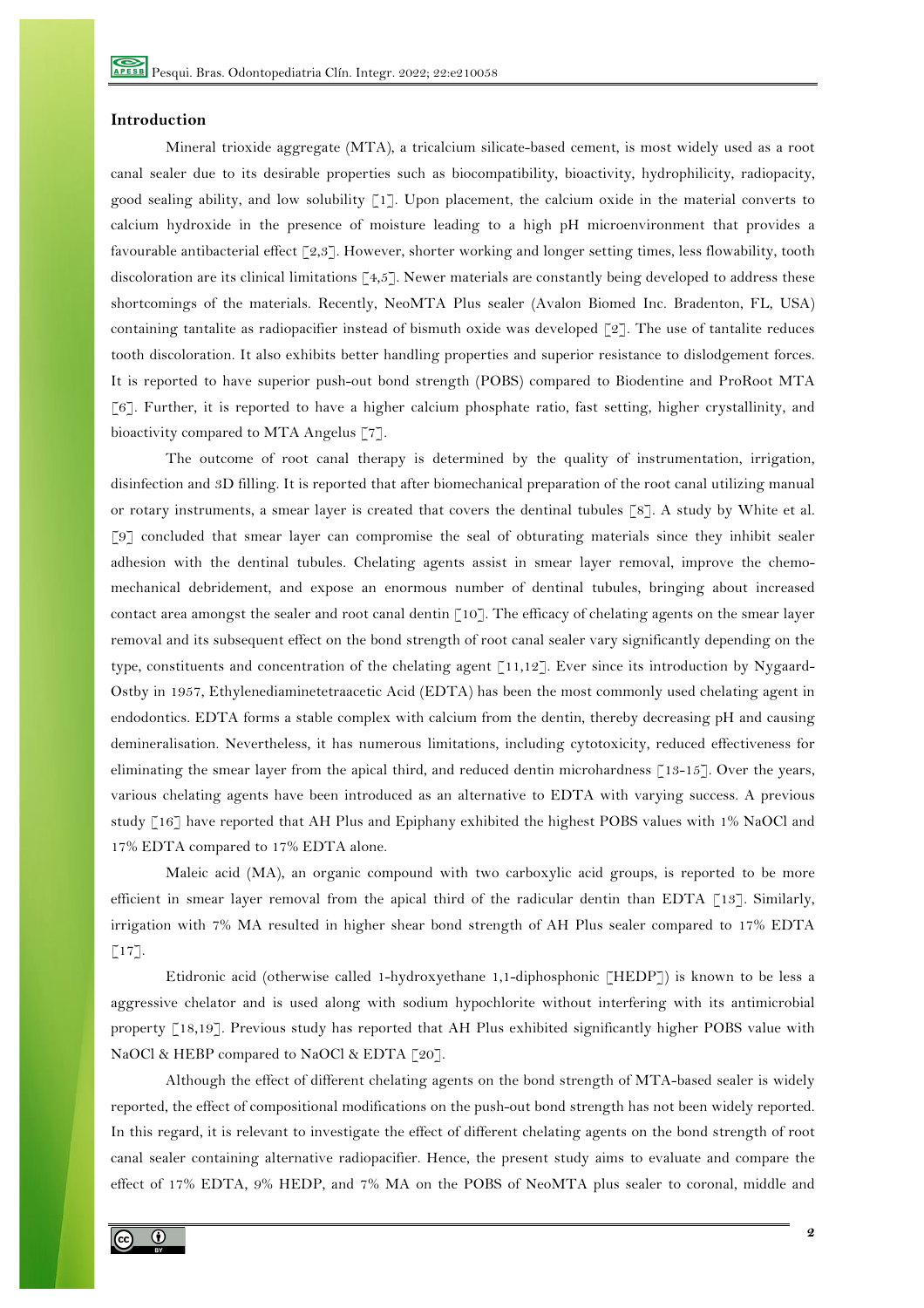apical thirds of root canal dentin. The null hypothesis for the current study was that there would be no effect of different chelating agents on POBS of NeoMTA Plus sealer.

## **Material and Methods**

## Sample Size Estimation

The sample size was estimated using OpenEpiInfo software, considering the mean difference of 2 and power of 90%,  $\alpha = 5\%$ ; the minimum sample size estimated for this study was 40, 10 in each group.

## Specimen Preparation

The Institutional Ethical Committee (IEC: 757/2018) approval was obtained prior to the study. A total of 40 single-rooted human maxillary central incisors were selected, and soft tissue fragments along with hard deposits were eliminated with Gracey curette. The selected teeth were preserved in 0.2% sodium azide solution (Sigma-Aldrich, Darmstadt, Germany) until use. Then, the teeth were decoronated using a diamond disc, and standardised 12 mm long root fragments were obtained. Barbed broach (Diadent, Chungcheongbukdo, Korea) was used to remove pulp tissue. The working length was established by inserting no.15 K file (Mani Inc., Tochigi, Japan) to root canal terminus and then deducting 1 mm. Root canal orifice was enlarged using GG drills (Dentsply Tulsa dental specialities, Baden, Switzerland) up to no.3 size followed by using rotary Protaper system up to a size of F3 (Dentsply, Bensheim, Germany). After each instrument change, the root canal was irrigated with 5 ml of 2.5% NaOCl for 1minute, using a 27-gauge open-ended needle (Dispovan, Haryana, India). Following instrumentation, according to the final irrigation regimen, specimens were divided into four groups (n=10):

- Group 1 5 ml of 17% EDTA (Merck, Darmstadt, Germany) for one minute;
- Group 2 5 mL of 9% HEDP (Sigma-Aldrich, Darmstadt, Germany) for one minute;
- Group 3 5 mL of 7% MA (KMC Pharmacy, Manipal, India) for one minute;
- Group 4 5 mL of 0.9% saline (control) (KMC Pharmacy, Manipal, India) for one minute.

After the irrigation, a final rinse with 10 ml of distilled water (KMC Pharmacy, Manipal, India) was done for each of the groups. Subsequently, the root canals were dried out utilizing paper points (Diadent, Burnaby, Canada).

Following the manufacturer's instructions, NeoMTA plus sealer was mixed and the root canals were coated by using lentulo spiral (Dentsply Malliefer, Ballaigues, Switzerland). Next, F3 Protaper gutta-percha (Dentsply, Bensheim, Germany) was lightly coated with sealer and inserted. The excess cone was removed using a heated instrument and vertically condensed with a plugger. The teeth were stored in PBS at 37 ºC and 100% humidity for 24 hours to allow the root canal sealer setting. The teeth were sectioned using a hard tissue microtome to obtain three horizontal sections of 2 mm thickness at the coronal, middle, and apical thirds from each root segment. A total of 30 slices per group were obtained, and the thickness of each slice was recorded using a digital calliper.

### Push-out Bond Strength Evaluation

The tooth slice was placed on a custom-designed metallic jig fixed onto the lower half of the universal testing machine. The jig consisted of a central open-ended perforation at the center with rotating screws on either side to position the slice and to hold it in place during the push-out bond strength testing. Customized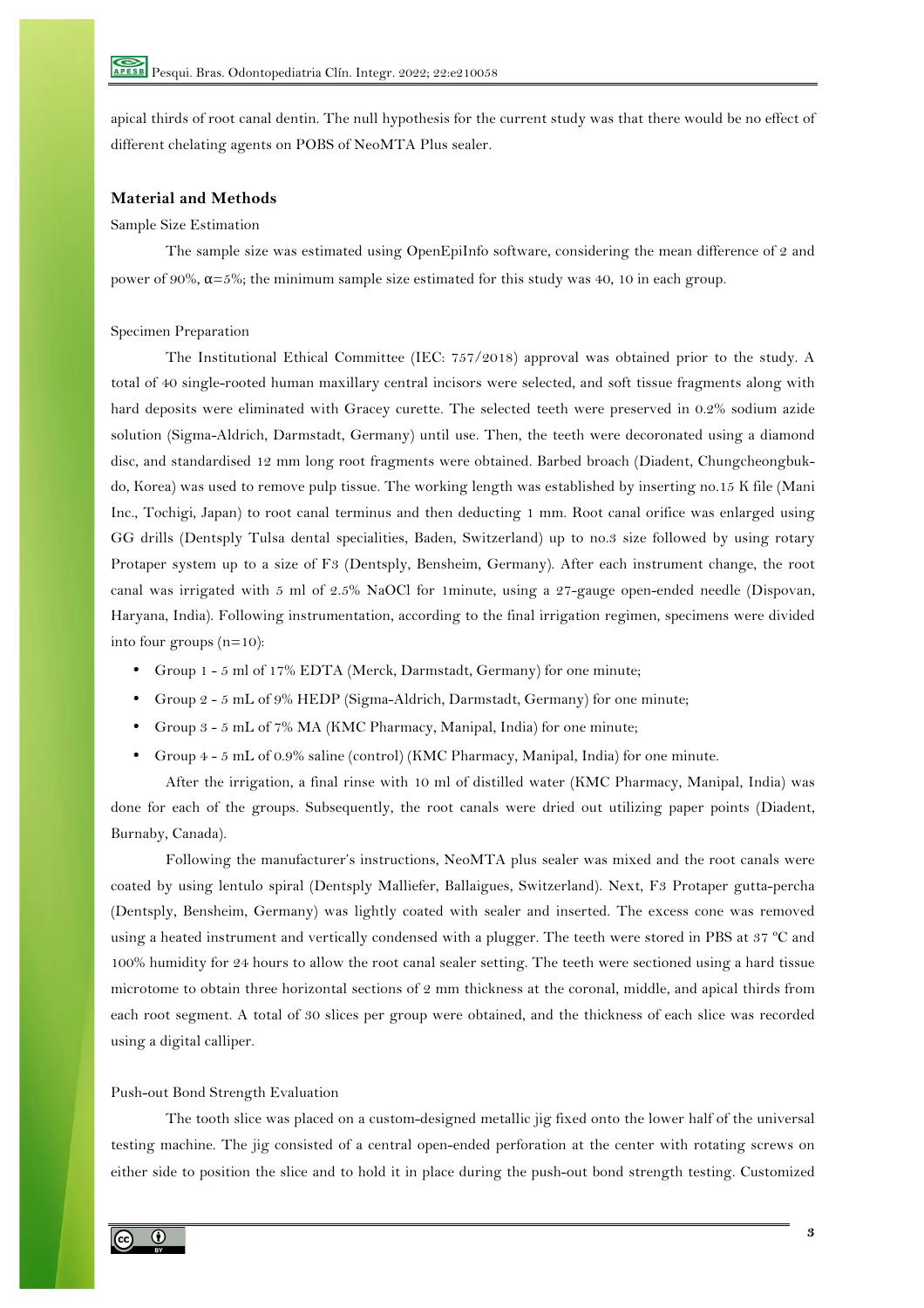plungers made of hardened steel with different diameters (0.9 mm, 0.7 mm, and 0.5 mm for the push-out bond strength of coronal, middle, and apical slices, respectively) were fixed onto the movable upper half of the universal testing machine. Push-out bond strength was measured by loading the obturating material under a compressive mode towards apico-coronal direction at a 1 mm/min crosshead speed until the core material was completely dislodged. The POBS value in MegaPascals (MPa) was calculated by dividing the maximum load observed during the testing in Newtons (N) by the adhesion area of root canal filling (mm2).

POBS (MPa) = Maximum load (N)/Adhesion area of the root canal filling (mm<sup>2</sup>) / Adhesion area of root canal filling  $=2\pi rh$ ; Where "r" represents the radius and "h" represents the slice thickness

## Analysis of Failure Modes

The failure mode of debonded specimens was evaluated by means of a stereomicroscope (Olympus SZ61, Olympus Optical Co., Tokyo, Japan). The debonded tooth slices were observed under a stereomicroscope at a magnification of 40x. The mode of failure was categorised as an adhesive (when the debonding occurred at the interface between the sealer and the root canal), cohesive (debonding occurred within the core material, leaving a layer of sealer on the dentin) and mixed (a combination of adhesive and cohesive features).

## Statistical Analysis

Data were analyzed using the statistical package SPSS 22.0 (SPSS Inc., Chicago, IL, USA) and level of significance was set at p<0.05. One-way ANOVA with Tukey's Post hoc analysis to find out the variation between the groups at a confidence interval of 95%.

# **Results**

Table 1 and Figure 1 depict the mean and standard deviations of the push-out bond strength values at coronal, middle and apical thirds of the root canal dentin.

7% MA and 17% EDTA showed the highest POBS. No significant difference in bond strength was observed between 7% MA and 17% EDTA (p-value at coronal, middle, apical thirds being 0.891, 0.9925, 0.9995). On the other hand, 9% HEDP and 0.9% Saline showed lower POBS than 7% MA and 17% EDTA.

In Group 1 (EDTA), coronal third showed a higher POBS value followed by middle and apical thirds (p=0.001). Group 2 (HEDP), group 3 (MA) and group 4 (saline) showed similar results as in group 1 (EDTA) (p-values were 0.005, 0.0001, 0.001, respectively). A significant difference was seen in all the four groups at coronal, middle and apical thirds.

The mean values at coronal third were  $6.554 \pm 1.32$ ,  $5.074 \pm 1.12$ ,  $6.559 \pm 1.50$ , and  $4.764 \pm 0.63$ , respectively. Post hoc analysis revealed a significant difference in the mean POBS among group EDTA & HEDP, Group EDTA & saline, Group HEDP & MA, and Group MA & saline.

The mean values at the middle third were 4.949±1.68, 3.648±0.88, 4.864±1.21, and 3.034±0.78, respectively. Post hoc analysis revealed a significant difference in the mean POBS among Group EDTA & HEDP, Group EDTA & saline, Group HEDP & MA, and Group MA & saline.

The mean values at apical third were 3.639±0.59, 2.963±1.15, 3.677±0.83, and 2.143±1.42, respectively. Post hoc analysis revealed a significant difference in the mean POBS among Group EDTA & saline and Group MA & saline.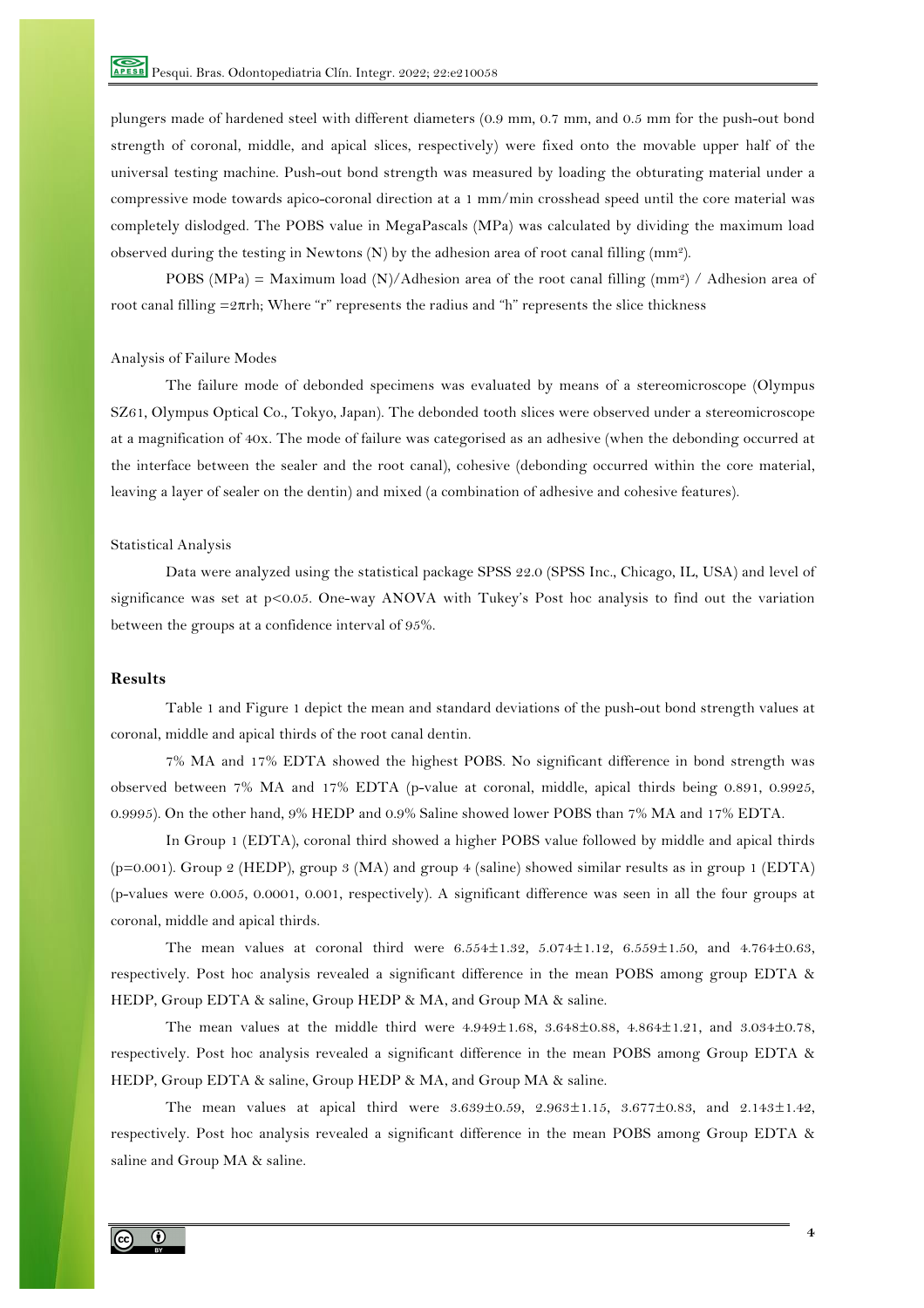| Root    | Group   | Group          | <b>Mean Difference</b> | <b>Standard</b> | p-value   |             | 95% CI      |
|---------|---------|----------------|------------------------|-----------------|-----------|-------------|-------------|
| Canal   | (I)     | $(\mathbf{J})$ | $(I-J)$                | Error           |           | Lower Bound | Upper Bound |
| Coronal | Group 1 | Group 2        | $-1.480$               | 0.002           | $0.037*$  | $-1.0758$   | $-2.9238$   |
|         |         | Group 3        | 0.0050                 | 0.001           | 0.891     | $-0.9618$   | 1.0378      |
|         |         | Group 4        | $-1.7900$              | 0.09            | $0.008*$  | $-0.7008$   | $-2.2988$   |
|         | Group 2 | Group 3        | 1.4850                 | 0.07            | $0.036*$  | 0.8858      | 2.1138      |
|         |         | Group 4        | $-0.3100$              | 0.08            | 0.934     | $-0.6248$   | 1.3748      |
|         | Group 3 | Group 4        | $-1.7950$              | 0.004           | $0.008*$  | $-0.7388$   | $-2.2608$   |
| Middle  | Group 1 | Group 2        | $-1.3010$              | 0.014           | $0.0008*$ | $-2.1288$   | $-0.4732$   |
|         |         | Group 3        | $-0.0850$              | 0.023           | 0.9925    | $-0.9128$   | 0.7428      |
|         |         | Group 4        | $-1.9150$              | 0.013           | $0.0001*$ | $-2.7428$   | $-1.0872$   |
|         | Group 2 | Group 3        | 1.2160                 | 0.24            | $0.0019*$ | 0.3882      | 2.0438      |
|         |         | Group 4        | $-0.6140$              | 0.12            | 0.2077    | $-1.4418$   | 0.2138      |
|         | Group 3 | Group 4        | $-1.8300$              | 0.003           | $0.0000*$ | $-2.6578$   | $-1.0022$   |
| Apical  | Group 1 | Group 2        | $-0.6760$              | 0.002           | 0.2200    | $-1.6025$   | 0.2505      |
|         |         | Group 3        | 0.0380                 | 0.15            | 0.9995    | $-0.8885$   | 0.9645      |
|         |         | Group 4        | $-1.4960$              | 0.019           | $0.0006*$ | $-2.4225$   | $-0.5695$   |
|         | Group 2 | Group 3        | 0.7140                 | 0.180           | 0.1805    | $-0.2125$   | 1.6405      |
|         |         | Group 4        | $-0.8200$              | 0.26            | 0.0985    | $-1.7465$   | 0.1065      |
|         | Group 3 | Group 4        | $-1.5340$              | 0.14            | $0.0004*$ | $-2.4605$   | $-0.6075$   |

**Table 1. Mean and standard deviations of the POBS values of NeoMTA Plus at coronal, middle, and apical thirds of the root canal dentin.**

\*Indicates a significant difference between the groups.



**Figure 1. Mean and standard deviations of the POBS values of NeoMTA Plus at coronal, middle, and apical thirds of the root canal dentin.**

Analysis of bond failure showed the following results: 60% cohesive, 31.6% mixed, and 8.3% adhesive failure. The count and percentage of bond failure patterns in each group are presented in Table 2. Images obtained by stereomicroscope at 40x magnification for analysis of bond failure are represented in Figure 2.

| Table 2. Count and percentage of type of bond failure in each group. |             |            |              |  |  |  |  |
|----------------------------------------------------------------------|-------------|------------|--------------|--|--|--|--|
| Groups                                                               | Adhesive    | Cohesive   | <b>Mixed</b> |  |  |  |  |
| G <sub>1</sub>                                                       |             | 18         |              |  |  |  |  |
| G2                                                                   |             | 21         |              |  |  |  |  |
| G <sub>3</sub>                                                       | 2           | 16         | 12           |  |  |  |  |
| G <sub>4</sub>                                                       |             | 17         | 10           |  |  |  |  |
| Total                                                                | $10(8.3\%)$ | $72(60\%)$ | $38(31.6\%)$ |  |  |  |  |

**Table 2. Count and percentage of type of bond failure in each group.**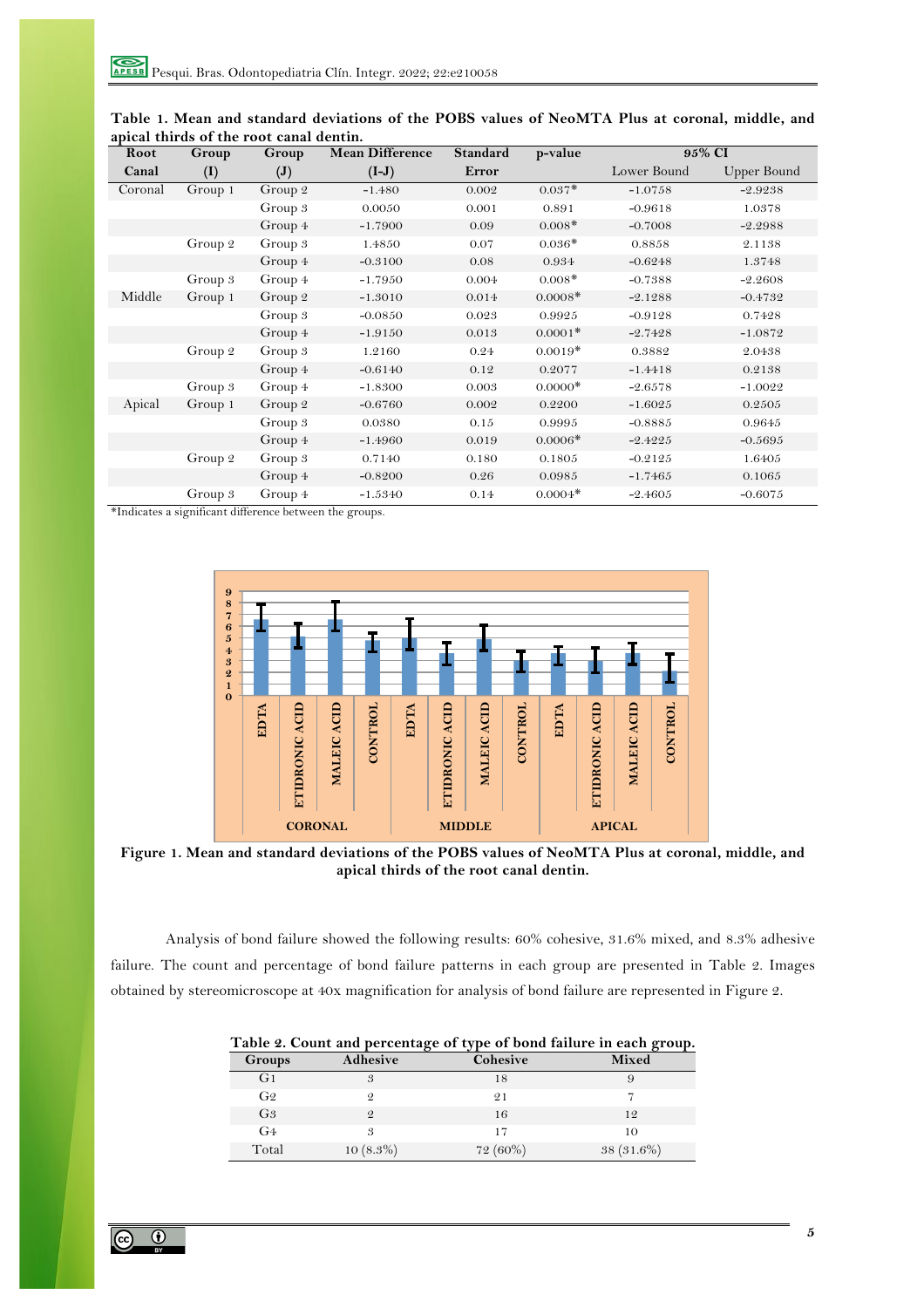

**Figure 2. Stereomicroscopic images of the types of bond failure. (A) Cohesive failure, (B)Mixed failure, (C) Adhesive failure.**

## **Discussion**

Root canal irrigation with various chelating agents can alter the structural and chemical composition of radicular dentin and variations in permeability and solubility characteristics  $\lceil 21 \rceil$ . This influences the bonding of root canal filling materials to radicular dentin. Therefore, close contact between the substrate and the adhesive material, either by micromechanical or chemical bonding, is mandatory for optimum adhesion [21,22].

As the chelating agents work on the calcium ions present in the dentin, the ratio of its organic and inorganic components can be substantially modified. This induces changes in the properties of dentin, such as surface roughness, wettability and microhardness. Such induced changes in the dentin may affect the ability of root canal sealers to interact with the dentin and thus its bond strength to dentin [23,24]. It was reported that an increase in the surface roughness of radicular dentin increases the adhesion, which can be attributed to an increase in surface energy and the surface area of the bonding [25]. In addition, type of irrigant, its concentration, and time application may significantly alter the wettability of the dentin [26].

In the present study, POBS was chosen to assess the material's bond strength, as this test is more accurate, reproducible and successful in reflecting the clinical status of the failure of the bond strength. This is less susceptible to small differences among specimens, discrepancies in the distribution of stress during load application, and even with low bond strength values, materials can be evaluated  $[27]$ .

In the current study, 7% MA and 17% EDTA showed higher POBS values followed by 9% HEDP; thus, the null hypothesis has been rejected. The higher POBS values of 7% MA can be attributed to its better chelating action highly acidic nature, which thereby improves the demineralisation effect [28]. The chelating action of 7% MA has increased the surface roughness and decreased surface tension, thus improving the sealer adhesion to the root canal dentin [24,29]. Among other chelating agents used in the study, 17% EDTA showed superior POBS. The presence of an excessive amount of hydroxyl ion due to alkaline pH of EDTA leads to low dissociation of smear layer. This reduces the chelation of EDTA with calcium ions and slow dissolution of inorganic and organic components, resulting in increased surface roughness and thereby good wettability leading to better POBS value than HEDP [30,31]. The observed POBS of HEDP was lower than the other chelating agents and higher compared to saline (control). The lower value of HEDP can be explained due to its weak chelating action [32]. It could also be attributed to the ability of HEDP to enhance the hydration of NeoMTA Plus by the formation of a highly crystalline surface and a high release of calcium from the specimens [33]. The lower POBS obtained in the specimens treated with 2.5% NaOCl and a final rinse with 0.9% Saline could be due to the dissolving effect of NaOCl on the organic components, this results in lower smear layer removal, thus minimising the bonding of NeoMTA Plus to the root canal walls [34].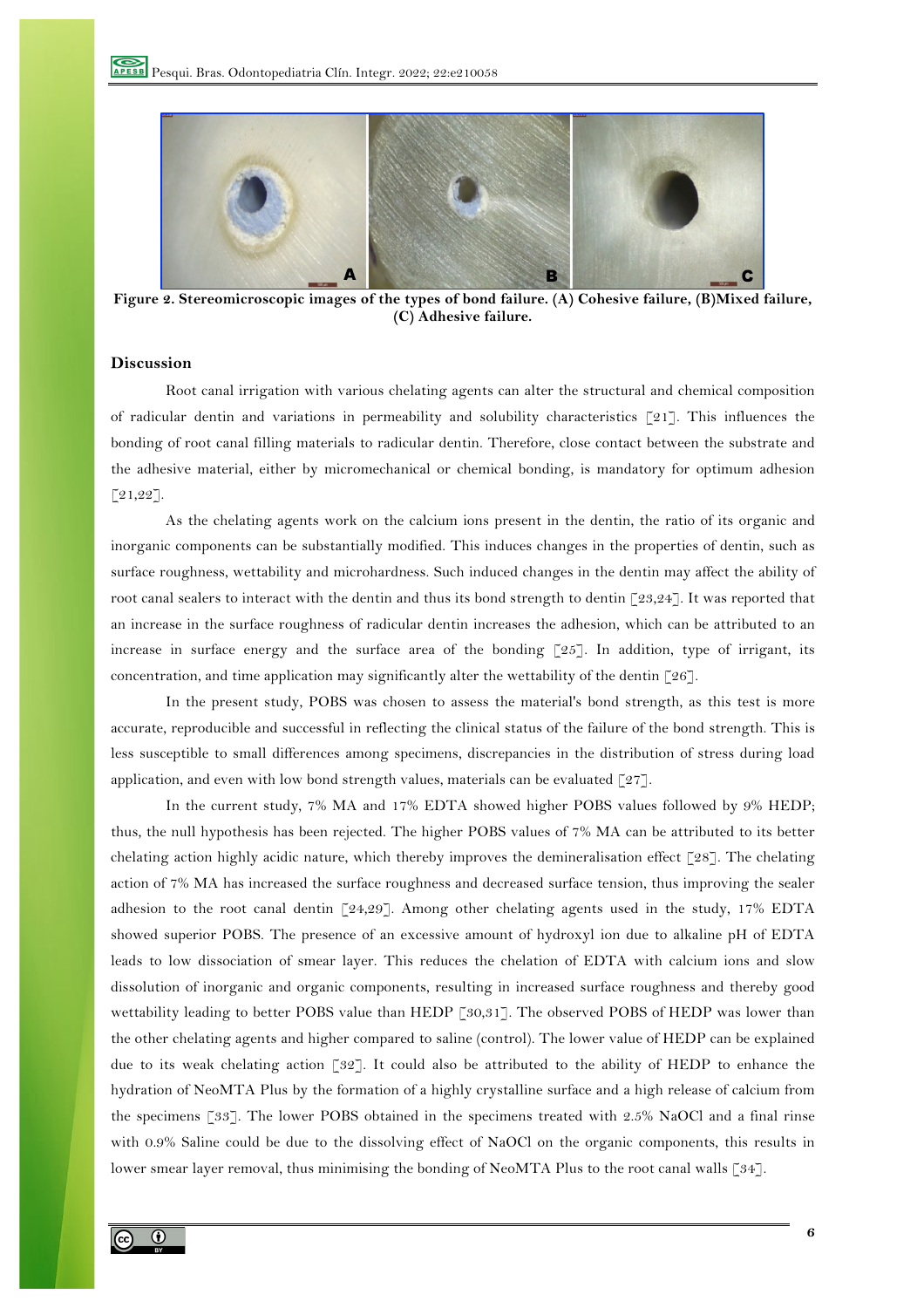In the present study, POBS of NeoMTA Plus was significantly increased on using chelating agents. To a certain extent, the interaction between sealers and chelating agents can be anticipated as they are chemicals [35]. The physical properties of endodontic cements have been reported to alter after root canal irrigation [36]. The elimination of the smear layer often causes closer contact between cement and root canal dentin, which is needed for optimum adhesion, thus allowing chemical bonding or micromechanical interlocking [37]. The mean POBS values of NeoMTA Plus, mixed with gel or water, were close to those of MTA Plus, and both had greater bond strength values than ProRoot MTA and Biodentine when the root canals were irrigated with 17% EDTA; this have been reported due to its finer particle size [6]. Therefore, in the current study, the increase in the POBS values of NeoMTA Plus with different chelating agents can be attributed to its finer particle size, which can increase cement penetration into the dentinal tubules resulting in improved bond strength.

Another notable finding with respect to POBS was that the value descended from coronal to apical third. This may be because apical dentine has fewer patent tubules than coronal dentine [18,38]. The most common pattern of failure found in our study was cohesive, demonstrating the ability of the materials to bond to the dentine walls. This observation is in line with prior studies [39,40]. Little is known about the perspective of POBS of other tricalcium silicate-based sealers with NeoMTA Plus. Therefore further studies will be needed to compare POBS of NeoMTA Plus sealer with other tricalcium silicate-based sealers. The limitation of the current study is that there was no comparison with AH Plus, which is considered the gold standard root canal sealer.

## **Conclusion**

The results of the present study indicate that using 17% EDTA, 7% MA, 9% HEDP as a chelating agent increases the POBS of NeoMTA Plus. 7% MA and 17% EDTA showed the highest POBS. No significant difference in bond strength was observed between 7% MA and 17% EDTA. 9% HEDP and 0.9% Saline showed lower POBS than 7% MA and 17% EDTA.

## **Authors' Contributions**

PKA https://orcid.org/0000-0002-3684-4024 Conceptualization, Methodology, Formal Analysis, Investigation, Data Curation, Writing -Original Draft and Writing - Review and Editing.<br>TPP https://orcid.org/0000-0002-8887-2297 Conceptualization, Methodology, Formal Analysis and Writing - Review and Editing. KG https://orcid.org/0000-0002-1824-2054 Conceptualization, Data Curation, Writing - Review and Editing and Supervision.<br>NVB https://orcid.org/0000-0002-2208-9443 Conceptualization, Data Curation, Writing - Review and Edit Conceptualization, Data Curation, Writing - Review and Editing. All authors declare that they contributed to critical review of intellectual content and approval of the final version to be published.

#### **Financial Support**

None.

## **Conflict of Interest**

The authors declare no conflicts of interest.

## **Data Availability**

The data used to support the findings of this study can be made available upon request to the corresponding author.

#### **References**

[1] Faraco IM Jr, Holland R. Response of the pulp of dogs to capping with mineral trioxide aggregate or a calcium hydroxide cement. Dent Traumatol 2001; 17(4):163-6. https://doi.org/10.1034/j.1600-9657.2001.170405.x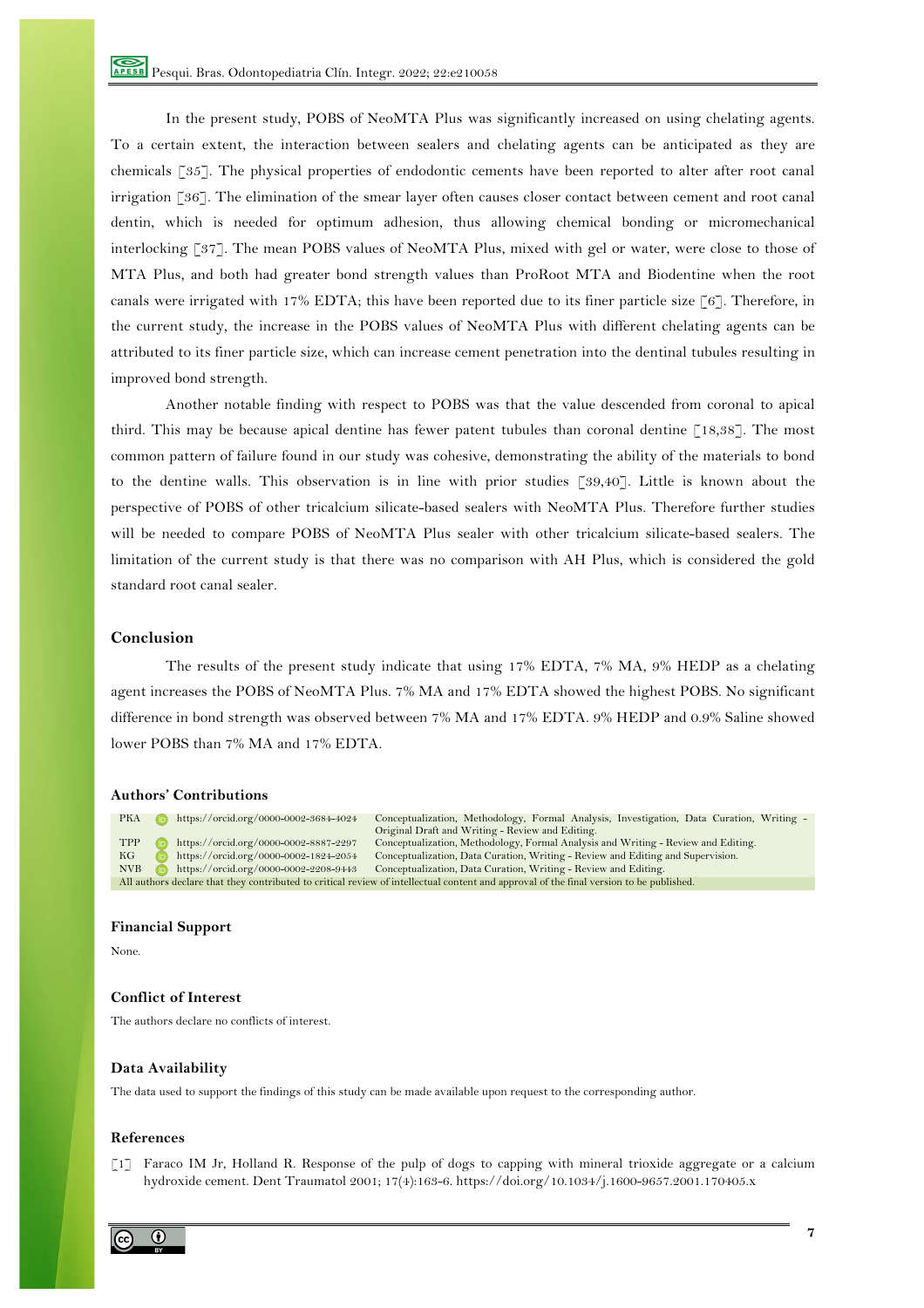- [2] Govindaraju L, Neelakantan P, Gutmann JL. Effect of root canal irrigating solutions on the compressive strength of tricalcium silicate cements. Clin Oral Investig 2017; 21(2):567-71. https://doi.org/10.1007/s00784-016-1922-0
- [3] Duarte MA, Demarchi AC, Yamashita JC, Kuga MC, de Fraga SC. pH and calcium ion release of 2 root-end filling materials. Oral Surg Oral Med Oral Pathol Oral Radiol Endod 2003; 95(3):345-7. https://doi.org/10.1067/moe.2003.12
- [4] Carvalho NK, Prado MC, Senna PM, Neves AA, Souza EM, Fidel SR, et al. Do smear-layer removal agents affect the push-out bond strength of calcium silicate-based endodontic sealers? Int Endod J 2017; 50(6):612-9. https://doi.org/10.1111/iej.12662
- [5] Krastl G, Allgayer N, Lenherr P, Filippi A, Taneja P, Weiger R. Tooth discoloration induced by endodontic materials: a literature review. Dent Traumatol 2013; 29(1):2-7. https://doi.org/10.1111/j.1600-9657.2012.01141.x
- [6] Turker SA, Uzunoglu E, Bilgin B. Comparative evaluation of push-out bond strength of Neo MTA Plus with Biodentine and white ProRoot MTA. J Adhes Sci Technol 2017; 31(5):502-8. https://doi.org/10.1080/01694243.2016.1219443
- [7] Abu Zeid ST, Alamoudi NM, Khafagi MG, Abou Neel EA. Chemistry and Bioactivity of NeoMTA Plus™ versus MTA Angelus® Root Repair Materials. J Spectrosc 2017:1-9.
- [8] Sen BH, Wesselink PR, Turkun M. The smear layer: a phenomenon in root canal therapy. Int Endod J 1995; 28(3):141-8. https://doi.org/10.1111/j.1365-2591.1995.tb00289.x
- [9] White RR, Goldman M, Lin PS. The influence of the smeared layer upon dentinal tubule penetration by plastic filling materials. J Endod 1984; 10(12):558-62. https://doi.org/10.1016/S0099-2399(84)80100-4
- [10] Sayin TC, Serper A, Cehreli ZC, Kalayci S. Calcium loss from root canal dentin following EDTA, EGTA, EDTAC, and Tetracycline-HCl treatment with or without subsequent NaOCl irrigation. J Endod 2007; 33(5):581-4. https://doi.org/10.1016/j.joen.2006.12.010
- [11] Buldur B, Oznurhan F, Kaptan A. The effect of different chelating agents on the push-out bond strength of proroot mta and endosequence root repair material. Eur Oral Res 2019; 53(2):88-93. https://doi.org/10.26650/eor.20191618
- [12] Ozlek E, Rath PP, Kishen A, Neelakantan P. A chitosan-based irrigant improves the dislocation resistance of a mineral trioxide aggregate-resin hybrid root canal sealer. Clin Oral Investig 2020; 24(1):151-6. https://doi.org/10.1007/s00784-019-02916-x
- [13] Ballal NV, Kandian S, Mala K, Bhat KS, Acharya S. Comparison of the efficacy of maleic acid and ethylene-diaminetetra-acetic acid in smear layer removal from instrumented human root canal: A scanning electron microscopic study. J Endod 2009; 35(11):1573-6. https://doi.org/10.1016/j.joen.2009.07.021
- [14] Taner CS, Serper A, Cehreli ZC, Otlu HG. The effect of EDTA, EGTA, EDTAC, & tetracycline-HCL with and without subsequent NaOCl treatment on the microhardness of root canal dentin. Oral Surg Oral Med Oral Pathol Oral Radiol Endod 2007; 104(3):418-24. https://doi.org/10.1016/j.tripleo.2007.03.021
- [15] Ballal NV, Kundabala M, Bhat S, Rao N, Rao BS. A comparative in vitro evaluation of cytotoxic effects of EDTA and maleic acid: root canal irrigants. Oral Surg Oral Med Oral Pathol Oral Radiol Endod 2009; 108(4):633-8. https://doi.org/10.1016/j.tripleo.2009.05.039
- [16] Vilanova WV, Carvalho-Junior JR, Alfredo E, Sousa-Neto MD, Silva-Sousa YT. Effect of intracanal irrigants on the bond strength of epoxy resin-based and methacrylate resin-based sealers to root canal walls. Int Endod J 2012; 45(1):42-8. https://doi.org/10.1111/j.1365-2591.2011.01945.x
- [17] Ravikumar J, Bhavana V, Thatimatla C, Gajjarapu S, Reddy SG, Reddy BR. The effect of four different irrigating solutions on the shear bond strength of endodontic sealer to dentin – an in-vitro study. J Int Oral Health 2014; 6(1):85-8.
- [18] Lottanti S, Gautschi H, Sener B, Zehnder M. Effects of ethylenediaminetetraacetic, etidronic and peracetic acid irrigation on human root dentine and the smear layer. Int Endod J 2009; 42(4):335-43. https://doi.org/10.1111/j.1365-2591.2008.01514.x
- [19] Zehnder M, Schmidlin P, Sener B, Waltimo T. Chelation in root canal therapy reconsidered. J Endod 2005; 31(11):817-20. https://doi.org/10.1097/01.don.0000158233.59316.fe
- [20] Neelakantan P, Varughese AA, Sharma S, Subbarao CV, Zehnder M, De-Deus G. Continuous chelation irrigation improves the adhesion of epoxy resin-based root canal sealer to root dentine. Int Endod J 2012; 45(12):1097-102. https://doi.org/10.1111/j.1365-2591.2012.02073.x
- [21] Nagas E, Cehreli Z, Uyanik M, Vallittu P, Lassila L. Effect of several intracanal medicaments on the push-out bond strength of ProRoot MTA and Biodentine. Int Endod J 2016; 49(2):184-8. https://doi.org/10.1111/iej.12433
- [22] Topcuoglu HS, Arslan H, Akcay M, Saygili G, Cakici F, Topcuoglu G. The effect of medicaments used in endodontic regeneration technique on the dislocation resistance of mineral trioxide aggregate to root canal dentin. J Endod 2014; 40(12):2041-4. https://doi.org/10.1016/j.joen.2014.08.018
- [23] Saleh IM, Ruyter IE, Haapasalo M, Orstavik D. The effects of dentine pretreatment on the adhesion of root-canal sealers. Int Endod J 2002; 35(10):859-66. https://doi.org/10.1046/j.1365-2591.2002.00585.x
- [24] Ballal NV, Tweeny A, Khechen K, Prabhu KN, Satyanarayan, Tay FR. Wettability of root canal sealers on intraradicular dentine treated with different irrigating solutions. J Dent 2013; 41(6):556-60. https://doi.org/10.1016/j.jdent.2013.04.005